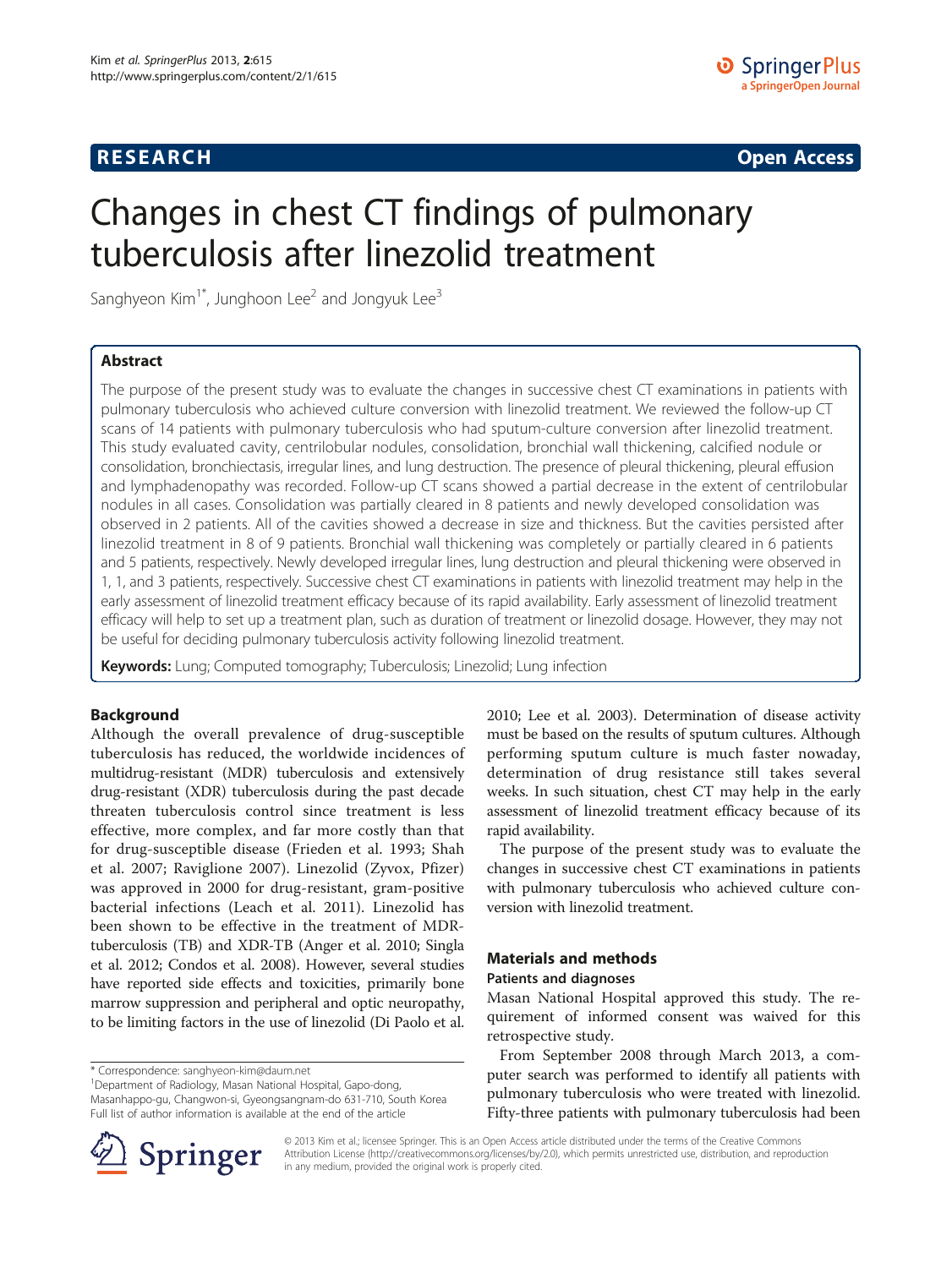treated with an unchanged, failing regimen for 6 months or more before linezolid treatment and received linezolid without a change in their background treatment regimen. Among these 53 patients, we enrolled 14 patients who had sputum-culture conversion with linezolid treatment and whose serial CT scan were available. We compared two serial CT studies: the first CT scan before linezolid treatment and the second CT study after sputum-culture conversion with linezolid therapy. Conversion was defined as negative sputum samples on solid medium for 3 consecutive weeks. The time between the negative sputum and the second CT scan ranged from 28 days to 12 months (mean, 4.8 months  $\pm$  3.3). The interval between the first and second CT scans ranged from 5 to 14 months (mean, 7.2 months  $\pm$  2.6).

All 14 patients enrolled in this study were HIVseronegative as documented by negative results of a Western blot or an enzyme-linked immunosorbent assay test.

## Image acquisition and analysis

All CT examinations were performed using a 4-detector row spiral CT scanner (Asteion; Toshiba Medical, Tokyo, Japan). None of the patients were administered an intravenous injection of contrast medium. Data were reconstructed using a bone algorithm. Scanning was performed at 120 kV with a  $512 \times 512$  matrix. Data were reconstructed using a 2.5-mm thickness for transaxial images.

Chest CT scans were reviewed by two radiologists (SHK and JYL) with 3 and 14 years' experience who had no knowledge of the patients' clinical information. A final decision regarding the findings was determined by consensus. The assessed patterns of pulmonary parenchymal abnormalities included the following: centrilobular nodules (including a tree-in-bud pattern), cavity (site, number, size of the largest cavity and thickness), consolidation, bronchial wall thickening, calcified nodule or consolidation, bronchiectasis, irregular lines, and lung destruction. The descriptive terms used to interpret CT findings were as follows (Hansell et al. [2008](#page-4-0)): (i) centrilobular nodule: a nodule separated by several millimeters from the pleural surfaces, fissures, and interlobular septa; (ii) tree-in-bud pattern: centrilobular branching structures that resemble a budding tree; (iii) cavity: a gas-filled space, seen as a lucency or lowattenuation area, within pulmonary consolidation, a mass or nodule. Identification of bronchial wall thickening is largely subjective. Because bronchial wall thickening often is multifocal rather than diffuse and uniform, we compared the bronchial wall thickness of one lung region to another. The operational definition of lung destruction was one lobe or a lung with parenchymal distortion, bronchiectasis, and a decreased volume below half that of a normal lung. The cavities in areas of destroyed lung were not counted. In addition,

the presence of mediastinal or hilar lymph node enlargement and pleural effusion or thickening was recorded. Enlarged lymph nodes were defined as having a shortaxis diameter >1 cm on the CT scan. Each finding was classified at the second evaluation as completely or partially cleared, stable, increased, or newly developed.

## **Results**

#### Patient demographics

Patients comprised of 10 males and 4 females (mean age, 39 years; age range, 23–59 years). Three MDR TB organism (defined as no resistance to isoniazid, rifampin, ethambutol, and pyrazinamide) and 11 XDR TB organisms were isolated. XDR TB is caused by a strain of Mycobacterium tuberculosis that is resistant to any type of fluoroquinolones and to at least one of the following three injectable drugs: amikacin, capreomycin or kanamycin in addition to isoniazid and rifampin and MDR TB is caused by mycobacteria resistant to at least isoniazid and rifampin (World Health Organization [2006](#page-4-0)).

#### Imaging findings

#### Initial CT appearances

The most common site for the cavity includes the upper lobe in 13 patients and superior segment of the lower lobe in 9 patients. The mean number of involved lobes affected by parenchymal lesions was 4.8. In the order of their frequency, centrilobular nodules (93%), irregular lines (93%), pleural thickening (86%), bronchial wall thickening (79%), consolidation (71%), cavity (64%), bronchiectasis (64%) were observed. The average number of the cavity was 2.9, and the average size of cavities was 37.7 mm. The maximal thickness of the cavity wall was from 2 to 7 mm. The average thickness of the cavity wall was 3.8 mm. Lung destruction, calcified nodule or consolidation, lymphadenopathy and pleural effusion were observed occasionally (Table [1\)](#page-2-0).

#### Follow-up CT appearances

Follow-up CT scans showed a partial decrease in the extent of centrilobular nodules in all cases (Figure [1](#page-2-0)). Consolidation was partially cleared in 8 patients and newly developed consolidation was observed in 2 patients. Majority of the cavities usually heal as linear or fibrotic lesions or disappear completely after conventional treatment. But, in our study, the cavities persisted after linezolid treatment in 8 of 9 patients. The average number of cavities was 1.35, and the average size of the cavity was 27 mm. The maximal thickness of the cavity wall was from 1 to 4.2 mm. The average thickness of the cavity wall was 2.1 mm. Bronchial wall thickening was completely or partially cleared in 6 patients and 5 patients, respectively (Figure [2\)](#page-3-0). Newly developed irregular lines, lung destruction and pleural thickening were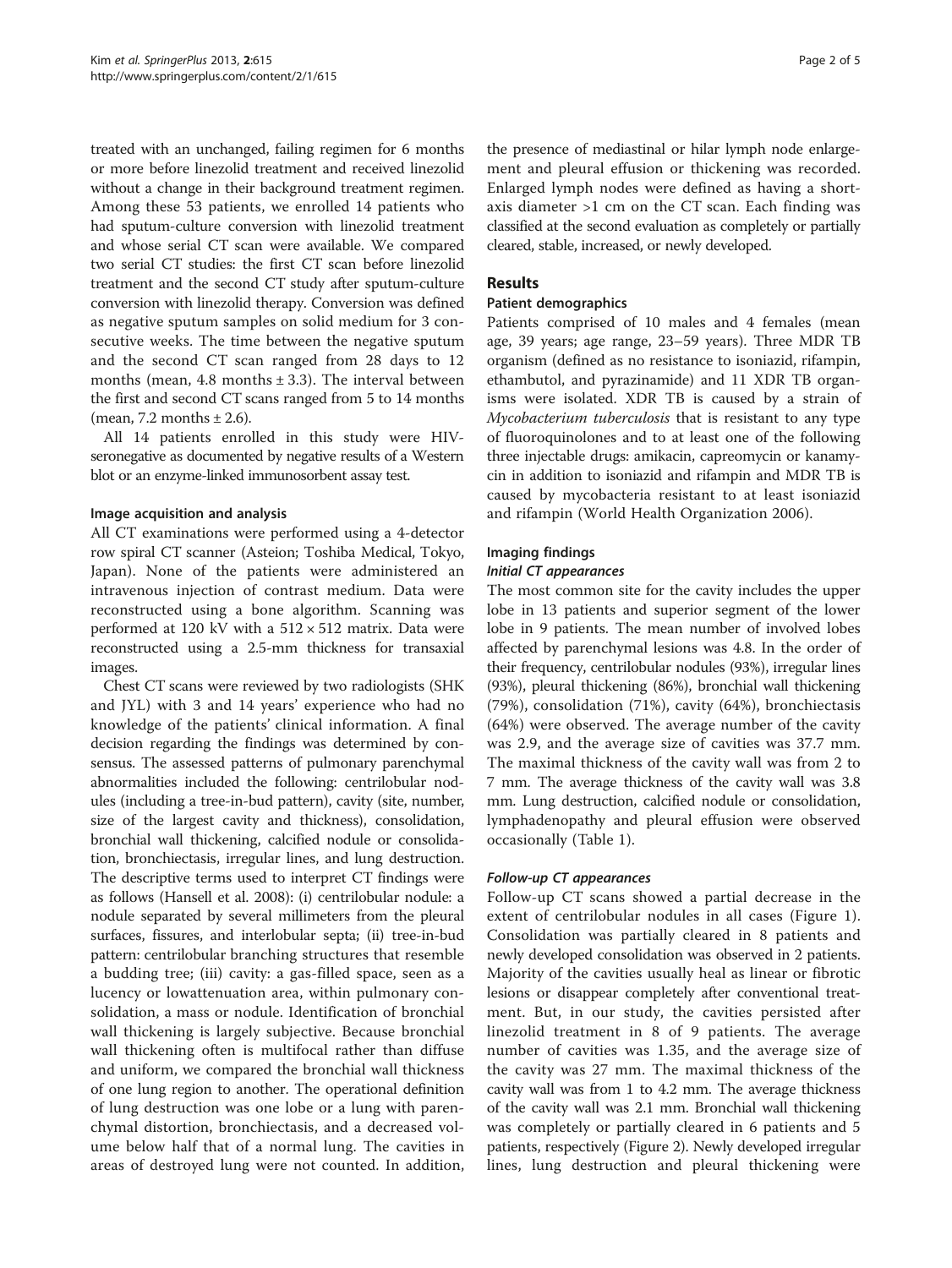|                                   | <b>Initial CT</b><br><b>Examination</b><br>$(N = 14)$ | Follow-up CT examination $(N = 14)$ |                      |               |               |
|-----------------------------------|-------------------------------------------------------|-------------------------------------|----------------------|---------------|---------------|
|                                   |                                                       | Completely<br>cleared               | Partially<br>cleared | <b>Stable</b> | New<br>lesion |
|                                   |                                                       |                                     |                      |               |               |
| Centrilobular nodules             | 13 (93)                                               | 0                                   | 13 (93)              | $\Omega$      | $\Omega$      |
| Consolidation                     | 10(71)                                                | 0                                   | 8(57)                | $\mathbf 0$   | 2(14)         |
| Cavity                            | 9(64)                                                 | 1(7)                                | 7(50)                | 1(7)          | $\Omega$      |
| Bronchial wall thickening         | 11(79)                                                | 6(43)                               | 5(36)                | $\bigcap$     |               |
| Calcified nodule or consolidation | 5(36)                                                 | 0                                   | 0                    | 5(36)         | 0             |
| <b>Bronchiectasis</b>             | 9(64)                                                 | $\Omega$                            | 0                    | 9(64)         | $\Omega$      |
| Irregular lines                   | 13 (93)                                               | 0                                   | 0                    | 12 (86)       | 1(7)          |
| Lung destruction                  | 6(43)                                                 |                                     | 0                    | 5(36)         | 1(7)          |
| Pleural thickening                | 12 (86)                                               | $\Omega$                            | 0                    | 9(64)         | 3(22)         |
| Pleural effusion                  | 1(7)                                                  | 1(7)                                | 0                    | $\Omega$      | $\Omega$      |
| Lymphadenopathy                   | 2(14)                                                 | 0                                   | 0                    | 2(14)         | 0             |

<span id="page-2-0"></span>Table 1 Evolution of pleural and pulmonary lesions after linezolid treatment by CT in 14 patients with pulmonary tuberculosis

The values in parentheses are percentages.

observed in 1, 1, and 3 patients, respectively. Pleural effusion was completely cleared and lymphadenopathy was stable in all cases.

## **Discussion**

Linezolid is a new antibiotic with activity against Mycobacterium tuberculosis and has been used to treat MDR and XDR TB with clinical improvement. Linezolid's safety and tolerability are limited by the dose- and durationdependent occurrence of reversible myelosuppression and peripheral and optic neuropathy (Bressler et al. [2004](#page-4-0); Rucker et al. [2006\)](#page-4-0). Early assessment of linezolid treatment efficacy is necessary. In addition to the diagnosis of TB,

CT is useful in determining disease activity (Jeong & Lee [2008](#page-4-0)). In the series by Lee et al. (Lee et al. [1996](#page-4-0)), 80% of patients with active disease and 89% of those with inactive disease were correctly differentiated on high-resolution CT.

CT is more sensitive than chest radiography in the detection and characterization of both subtle localized or disseminated parenchymal disease (McGuinness et al. [1992](#page-4-0); Kim et al. [1997](#page-4-0)). The most common CT findings of active pulmonary TB are centrilobular small nodules, branching linear and nodular opacities (tree-in-bud sign), patchy or lobular areas of consolidation, and cavitation (Lee et al. [1993](#page-4-0)). Lesions including areas of irregular lines,



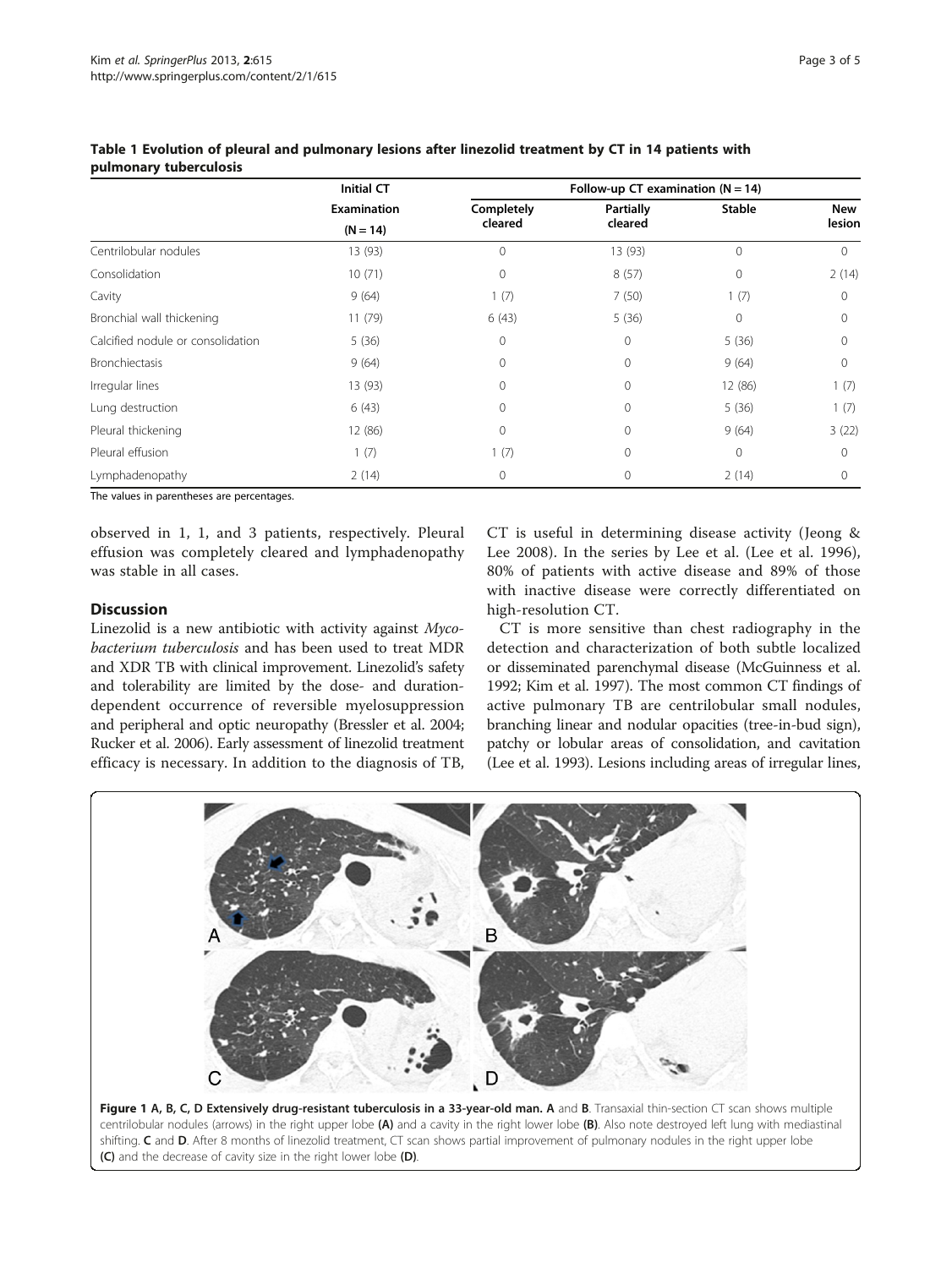<span id="page-3-0"></span>

calcified nodules along with distortion of bronchovascular bundles, bronchiectasis, pericicatricial emphysema, or a combination of the above were presumed to be inactive (Lee & Im [1995](#page-4-0)). Lee et al. (Lee et al. [1996\)](#page-4-0) showed that calcified nodule or consolidation, irregular lines, parenchymal bands, and pericicatricial emphysema were unique findings that were observed only in patients with inactive pulmonary tuberculosis. However, in our study, the initial CT study showed these findings in most of the patients. These findings can be explained based on the patients' the clinical history, namely, a chronic course of the disease. All of the patients had been treated with antituberculosis drugs for 6 months or more before enrollment in our study. Radiological findings might show inadvertently progressive features with an ongoing chronic TB infection.

The most important finding for making an accurate diagnosis of active tuberculosis on CT is the endobronchial spread of infection. The centrilobular small nodules and tree-in-bud sign reflect the presence of endobronchial spread (Leung [1999](#page-4-0)). With more extensive disease, coalescence of the centrilobular opacities occurs, resulting in focal areas of bronchopneumonia. In our study, these findings of infection, such as centrilobular nodules, consolidation and bronchial wall thickening were commonly observed in the initial CT scan. Bronchial wall thickening disappeared completely in 6 patients or partially in 5 patients. However, centrilobular nodules and consolidation were not completely cleared, and they persisted in all patients except for two patients in spite of negative sputum following linezolid treatment. Two patients showed newly developed consolidation but one of the two patients was available for further follow-up CT that did not show a significant change.

Cavities are the radiologic hallmark of reactivation TB (Miller & Miller [1993\)](#page-4-0). Majority of the cavities usually heal as linear or fibrotic lesions or disappear completely. However, complete anatomical clearing of the cavities after adequate therapy dose not always take place. Some cavities persist even after antituberculous therapy. In 8 of 9 patients with cavities, the cavities became smooth and smaller with linezolid treatment but they persisted. Thus, CT findings of pulmonary TB such as persistent centrilobular nodules, consolidation or cavities may cause confusion regarding pulmonary tuberculosis activity after linezolid treatment.

There are some reports about the difference in CT findings between drug-sensitive TB and XDR/MDR TB. Multiple cavities and findings of chronicity such as bronchiectasis and calcified granulomas are more common in patients with MDR TB than drug-sensitive TB (Kim et al. [2004](#page-4-0); Chung et al. [2006\)](#page-4-0). CT findings of pulmonary XDR TB are similar to those of non XDR MDR-TB (Lee et al. [2010](#page-4-0); Cha et al. [2009](#page-4-0)). Similarly, there is no significant difference in imaging findings between patients with XDR TB and MDR TB in our study.

This study has some limitations. First, there might be some selection bias in this study, because not all of the patients with pulmonary tuberculosis underwent a CT scan. Second, the population studied was small, and hence, there were no controls.